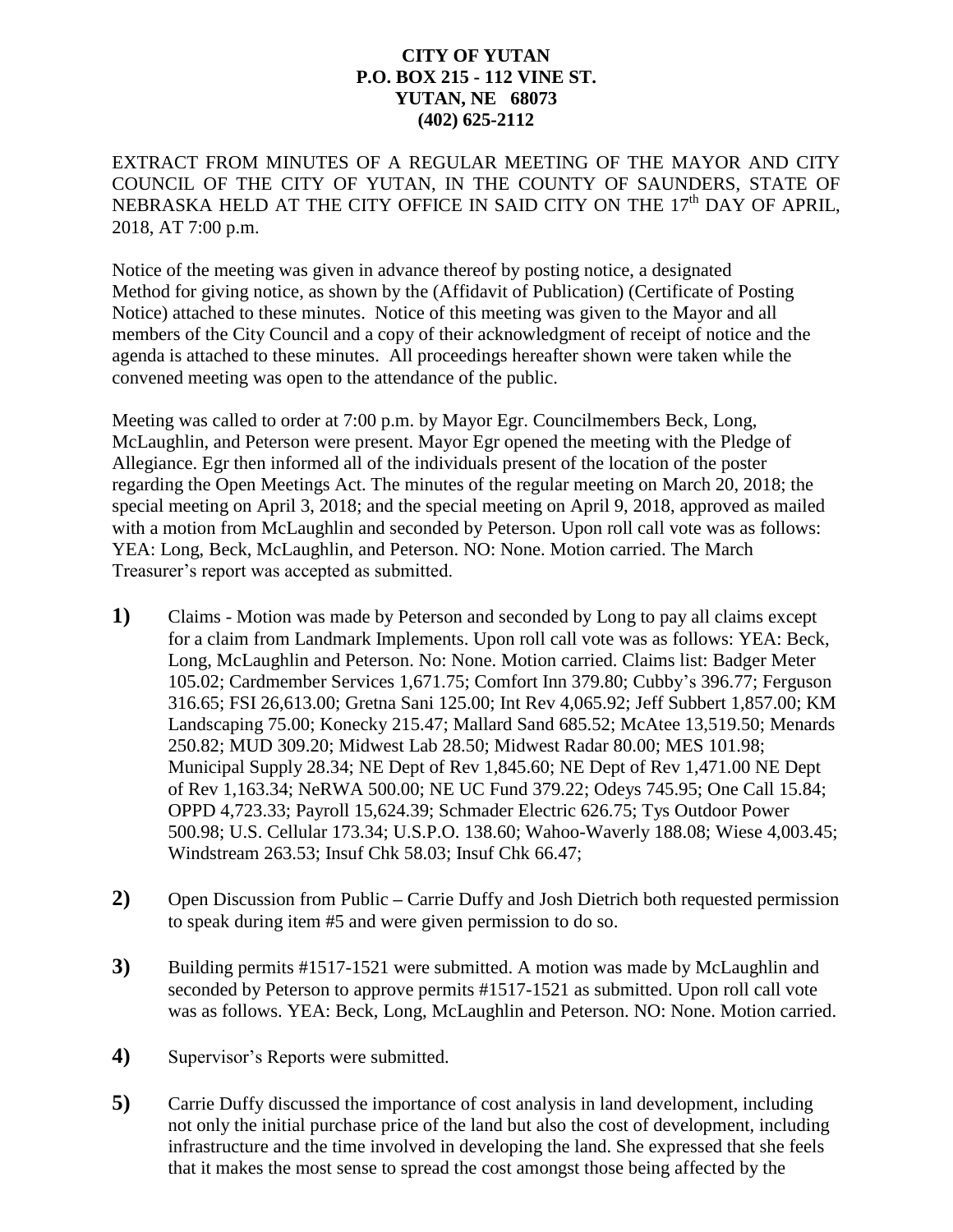possible utility extension, and she asked the Council to keep that in consideration when making their decisions on this matter. Landowner and developer Josh Dietrich was also in attendance to discuss his position on this matter. He explained that he specifically chose Yutan for the location of his own building and additional developments, because he knows how much a development can benefit a small town in terms of growth and tax revenue. He also stated that, in spite of his desire to help Yutan grow in this way, he would not be able to do so if the numbers don't add up. JEO representative Zach Schulz was present to give their firm's professional opinion on the proposed development of Prairie Wolf Place. He emphasized the need to develop in a way that is responsible, as many small towns have experienced long-term issues as consequence to developing too quickly and without proper infrastructure. Josh Dietrich mentioned that, if the City adheres to JEO's timeline, he would be unable to develop or sell a lot for a minimum of one year, which he feels is even an optimistic estimate due to the need for approval from the railroad. Zach Schulz informed him that there were alternate plans to extend the water/sewer lines in a different route that would avoid the railroad, which could expedite the process. Dietrich stated that, even with the reduced timeline, the cost of developing with the City's utility infrastructure is higher than the value of the land, making it unfeasible for any developer. Zach Schulz asked if the developer had any other concerns with JEO's recommendation; Mr. Dietrich and Ms. Duffy mentioned the requirement to add sidewalks, potentials to cost-share the constructing and paving of roads, and the Fire Chief's issue with the plan to use cul-de-sacs rather than a through street. They discussed the potential total expense of the utility extension. The Mayor and Council expressed interest in spending more time discussing this matter and researching possible financial sources for the utility extension before making a decision.

**6)** The Mayor and City Council discussed the Yutan Fire Department's request to construct a training site on City property. Councilmember Long stated that he was unable to meet with anyone from the Fire Department since the last time that this item was discussed. Councilmember McLaughlin mentioned ongoing concerns regarding legal and liability issues. This item was tabled until the next regular meeting.

## **Item #7 was postponed for discussion with item #14.**

- **8)** After discussing the benefits of hosting a community clean-up, it was decided that the City would allocate the same dollar amount, \$2,000.00, to the expense of dumpsters, and the event would end after that dollar amount had been expended or at noon, whichever occurs first. Utility Superintendent Wilke mentioned that he would like to speak with Luke Woster regarding Legion baseball schedules to ensure there is no conflict. The community clean-up is scheduled to take place on June 9th, starting at 8:00 a.m. A motion to approve the aforementioned terms for the City clean-up was made by Peterson and seconded by Long. Upon roll call vote was as follows: YEA: Beck, Long, McLaughlin and Peterson. NO: None. Motion carried.
- **9)** Discussion was held regarding the need for a new generator at a City well. Utility Superintendent presented two bids-one from CAT and one from Cummins-that he received for the purchase and installation of a new generator. Mayor Egr informed the Council that he spoke with the City's accountant regarding this matter, who stated that the City's water reserves contains more than enough funds to cover this expense and, due to the unplanned and somewhat urgent nature of this expense, using reserve funds would be appropriate. Tim Ortmeier discussed the different fuel options, specifically the various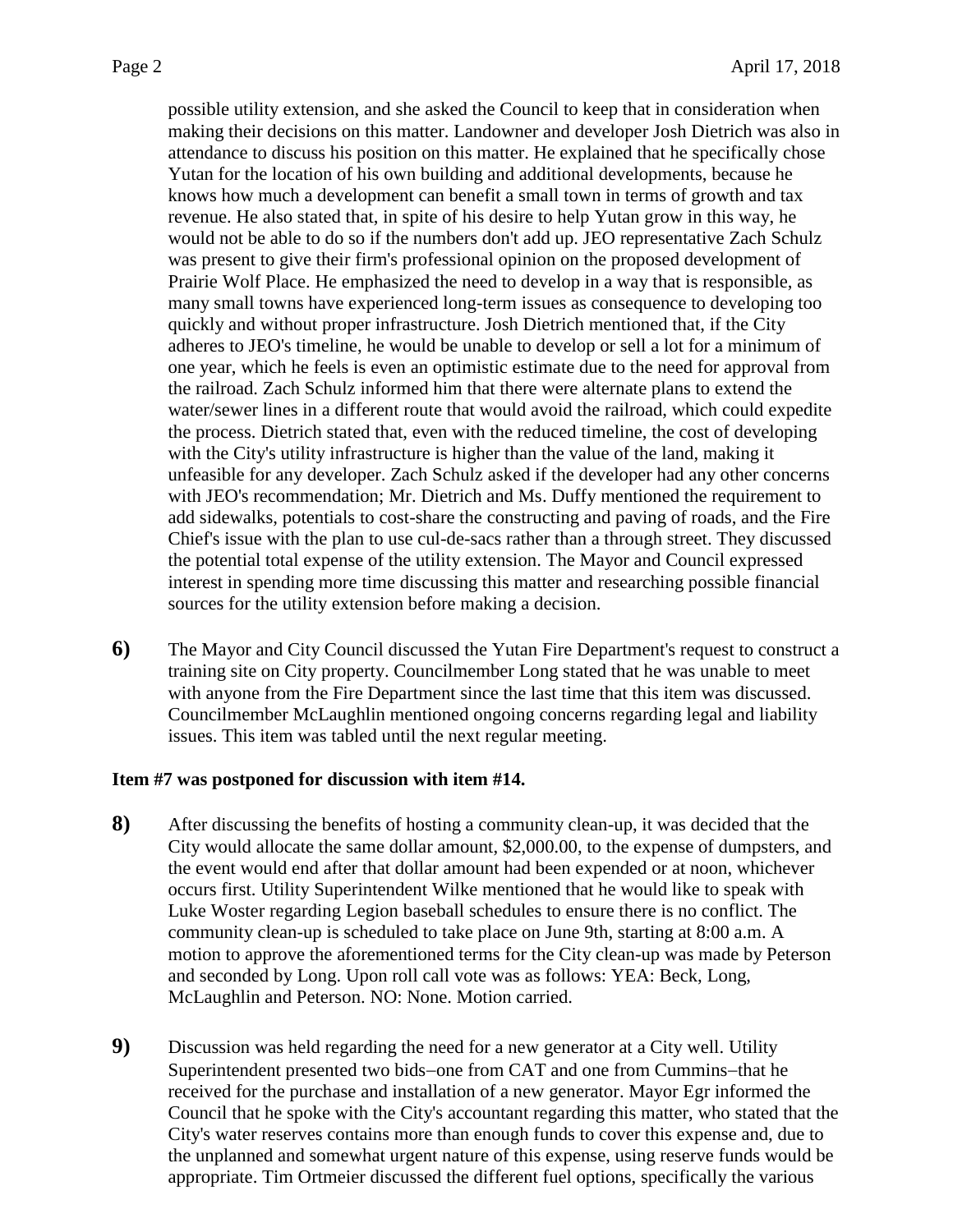benefits and drawbacks of propane versus diesel. A diesel with a portable unit, for example, would provide more flexibility in many circumstances. The Mayor and Council recognized a need to look into more options before making a decision and noted that the current generator could be usable until next month. Therefore, this item will be addressed at the next meeting.

- **10)** A motion to issue a special designated liquor license to the Chieftain Community Club for the Yutan Days Festival, located at 108 Vine Street, Yutan, NE 68073, on June 22nd, 23rd, and 24th from 6:00 a.m. to 2:00 a.m. was made by Peterson and seconded by McLaughlin. Upon roll call vote was as follows: YEA: Beck, Long, McLaughlin and Peterson. NO: None. Motion carried.
- **11)** The Mayor and City Council discussed the City's emergency sirens. Utility Superintendent informed the Mayor and Council of the issues recently experienced with the sirens, including an issue with one of the batteries; the City had an electric company come service the sirens, so everything is operational now. The sirens will be tested on the first Saturday of every month from now on. Mayor Egr said that the individual from the electric company suggested installing another siren near the northeast portion of town. The City will look into funding sources for that purpose and make a decision at a later date.
- **12) ORDINANCE 737AN ORDINANCE OF THE CITY OF YUTAN, SAUNDERS COUNTY, NEBRASKA, TO CREATE THE APPOINTED POSITION OF HEARING OFFICER AND AMEND CHAPTER 1 OF THE MUNICIPAL CODE; TO PROVIDE THE DESCRIPTION OF DUTIES AND RESPONSIBILITIES FOR SAID HEARING OFFICER AND THE TERM OF OFFICE;** A motion to waive the three readings of Ordinance 737 was made by Beck and seconded by Long. Upon roll call vote was as follows: YEA: Beck, Long, McLaughlin and Peterson. NO: None. Motion carried. A motion to approve Ordinance 737 was made by Beck and seconded by Long. Upon roll call vote was as follows: YEA: Beck, Long, McLaughlin and Peterson. NO: None. Motion carried.
- **13)** A motion to adopt the proposed Hearing Rules of Procedure was made by Long and seconded by Beck. Upon roll call vote was as follows: YEA: Beck, Long, McLaughlin and Peterson. NO: None. Motion carried.
- **7)** Discussion regarding the employees' salaries was held. It was decided that a 10% raise would be given to the Utility Superintendent and the City Clerk-Treasurer, effective April 16, 2018. It was also agreed that the City's building inspector would receive \$25 per building permit requiring inspection and \$100 per new house/commercial structure building permit which would be paid on the final paycheck of the month. A motion to waive the three readings of Ordinance 736 with the aforementioned changes was made by Peterson and seconded by Long. Upon roll call vote was as follows: YEA: Beck, Long, and Peterson. NO: McLaughlin. Motion carried. A motion to approve Ordinance 736 with the aforementioned changes was made by Peterson and seconded by Long. Upon roll call vote was as follows: YEA: Beck, Long, and Peterson. NO: McLaughlin. Motion carried.
- **14)** Discussion regarding the employee handbook revisions was held. Utility Superintendent